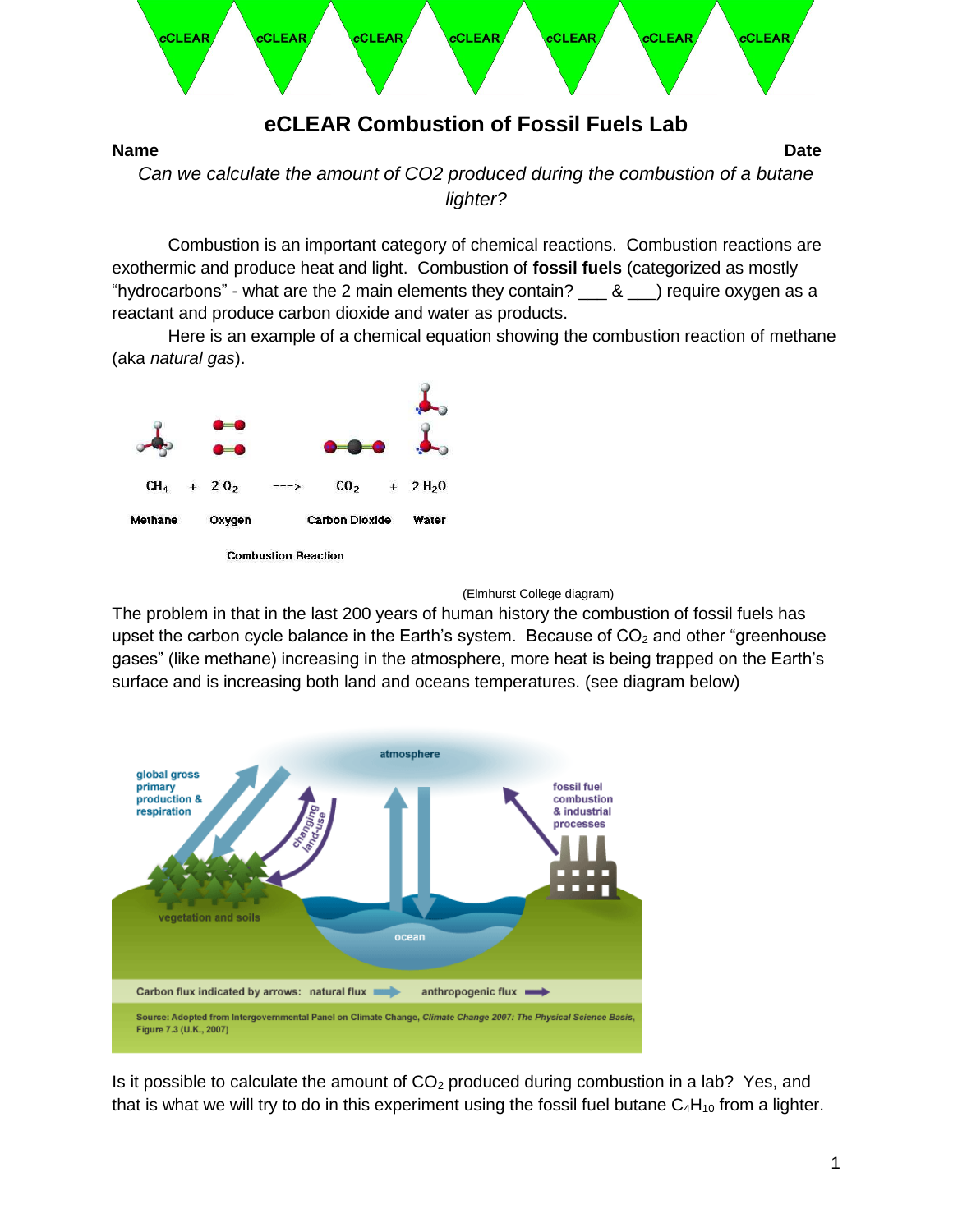

The balanced equation of the combustion of butane is:

 $2C_4H_{10}$  + 13 O<sub>2</sub>  $\rightarrow$  8CO<sub>2</sub> + 10H<sub>2</sub>O

We are going to use a chemical that absorbs  $CO<sub>2</sub>$  in the lab. If we weigh this chemical before and after the combustion reaction, we should be able to calculate the MASS of  $CO<sub>2</sub>$  produced during combustion of our butane lighter.

In the  $CO<sub>2</sub>$  diagram above, what do you think is the difference between "natural flux" and "anthropogenic flux"? Explain:

## **Procedure and Set Up**

*\*\*Wear safety goggles at all times! Use appropriate flammable precautions (such as pulling back hair and no dangling jewelry or clothing items) Make sure lab glass is Pyrex quality - ask your teacher if unsure.*



1.Mass the butane lighter and the empty U tube and record in the data table.

|                                                                                                                                                           | Mass in grams on a analytical balance |
|-----------------------------------------------------------------------------------------------------------------------------------------------------------|---------------------------------------|
| Mass of empty U tube                                                                                                                                      |                                       |
| Mass of butane lighter BEFORE combustion                                                                                                                  |                                       |
| Mass of U tube with carbon dioxide absorber<br>chemical BEFORE combustion (lightly<br>packed in the bottom of the U tube - see<br>picture of setup below) |                                       |
| Mass of butane lighter AFTER combustion                                                                                                                   |                                       |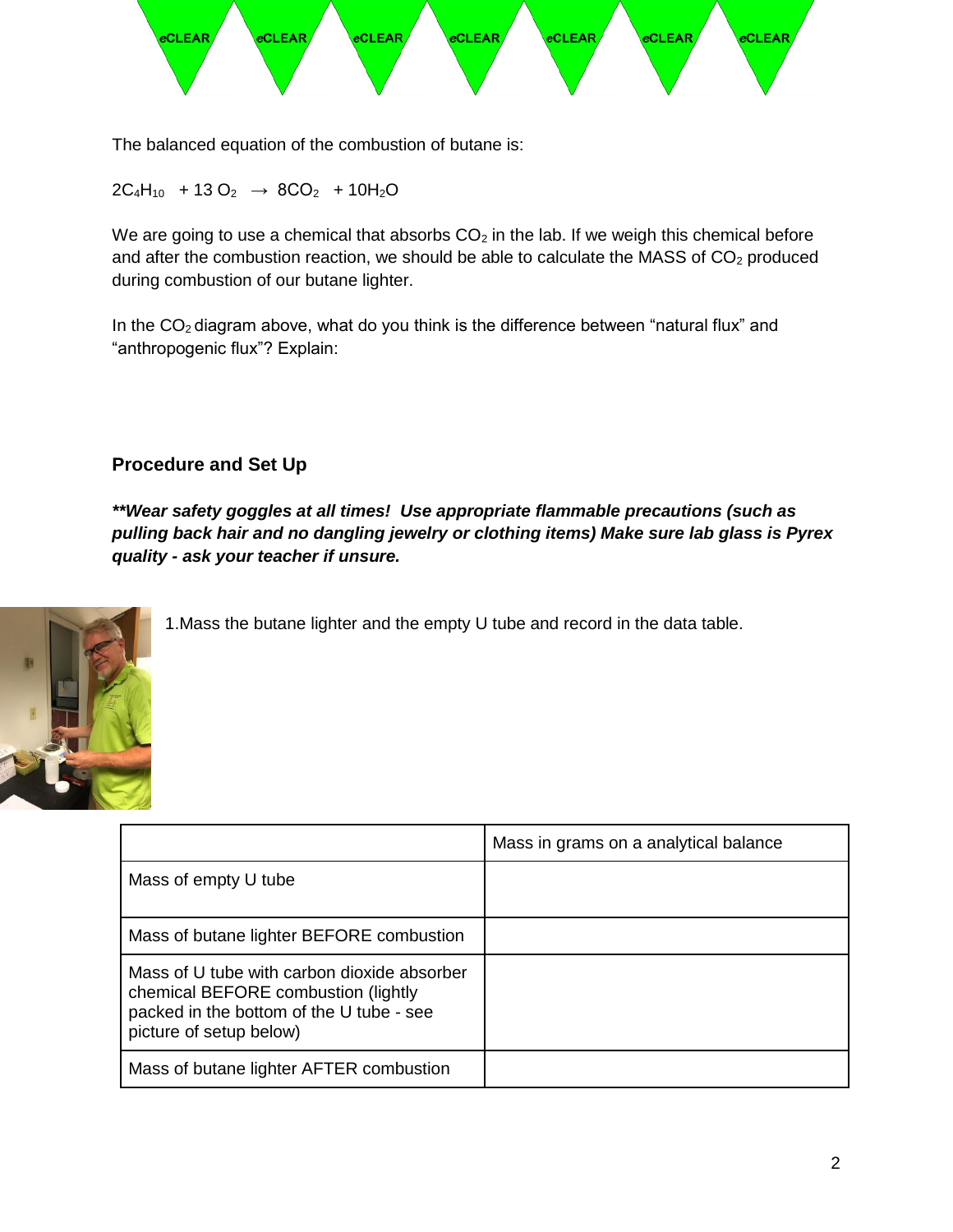

2. Set up your combustion apparatus as shown in the diagram below or as directed by your teacher. *Don't ignite the butane lighter until your teacher has approved of your set up.* Note the  $CO<sub>2</sub>$  absorber material is lightly packed in the U tube and there is a clear flow of the combustion products from the funnel, through the tubing, and into and out of the U tube. *NOTE! Do not allow the flame to come in contact with the tubing - the flame should entirely be contained by the Pyrex funnel.* 



3. Your teacher will tell you how long to burn the butane lighter. We burned ours for about 5 min. *Notice we have a clamp to hold the lighter in place but the student will need to pull down on the butane trigger to initiate and sustain combustion.*

4. Let the setup cool and then weigh the U tube with the carbon absorber after the combustion and record in the data table.

5. Weigh the butane lighter after the combustion experiment and record in the data table.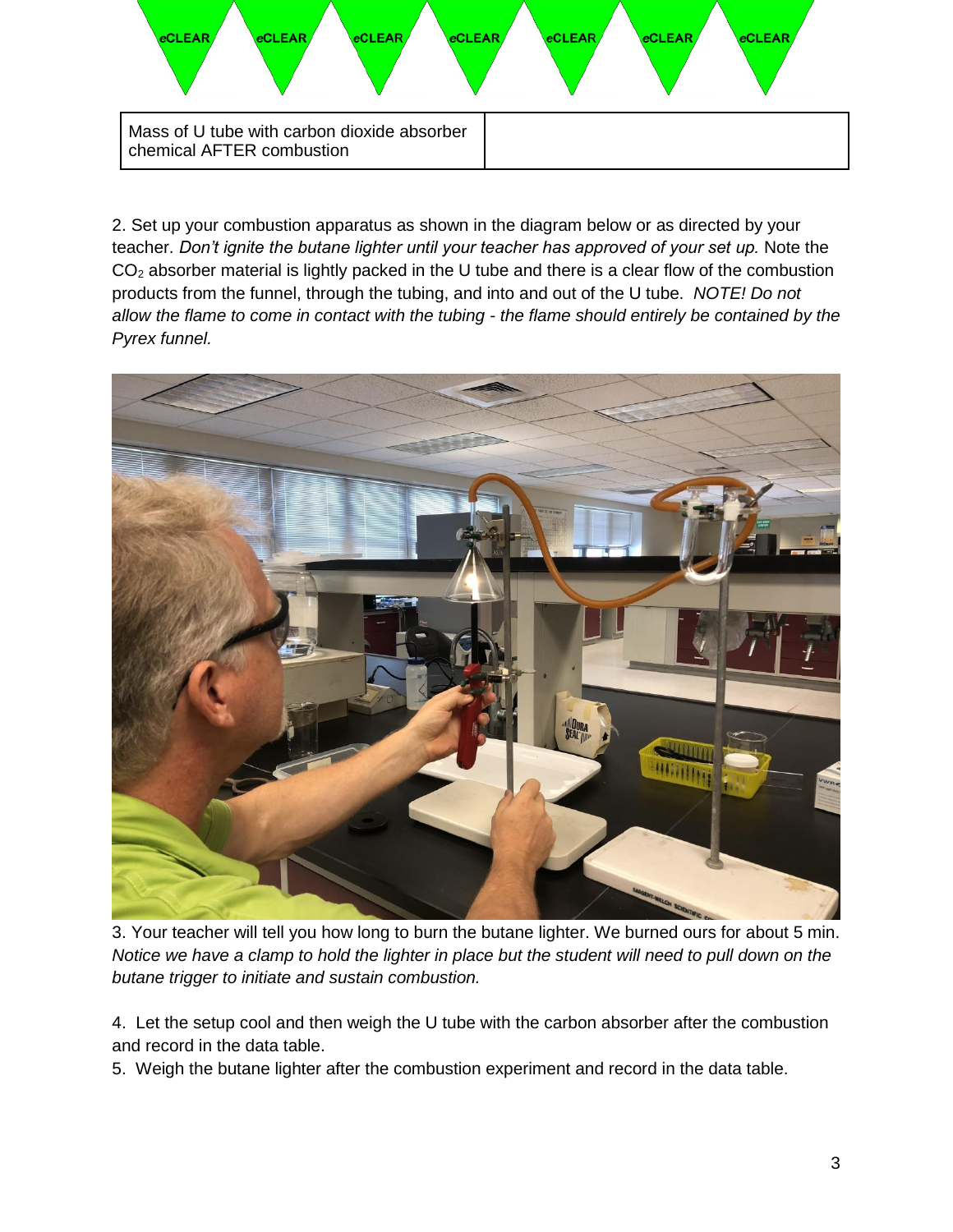

6. What is the mass of the  $CO<sub>2</sub>$  that was produced and absorbed in this experiment? (hint: subtract the weight of the U tube with the  $CO<sub>2</sub>$  absorber BEFORE combustion from the weight of the U tube with the  $CO<sub>2</sub>$  absorber AFTER the combustion and record here:  $\qquad \qquad q$ 

7. What was the mass of the butane burned in this experiment? \_\_\_\_\_\_\_\_g

8. Clean up and put away equipment as directed by your teacher.

9. Let's try to calculate how many grams of  $CO<sub>2</sub>$  you should have expected to produce when burning **butane**. Look at the equation below.

## **2C4H10 + 13 O2 → 8CO2 + 10H2O**

How many  $CO<sub>2</sub>$ 's are produced for every ONE butane? 10. Calculate the molar mass (or "formula mass") of butane g/mol and the molar mass ("formula mass") of  $CO_{2,$  \_\_\_\_\_\_\_g/mol. Show all work for credit!

11. What is the ratio of the mass of 4 carbon dioxide's to 1 butane? Show all work for credit!

12. If you calculated above that you should get a 3:1 ratio of carbon dioxide to butane and you know the mass of butane you combusted, what is the mass of carbon dioxide you should have collected?

13. Now let's look at the combustion of gasoline (which we will assume is all octane  $C_8H_{18}$ ). Here is the balanced combustion equation of **octane**: **2C8H18 +25 O2 -> 16 CO2 + 18 H2O**

Calculate the molar mass of octane g/mol

Record again the molar mass of  $CO<sub>2</sub>$  \_\_\_\_\_\_\_g/mol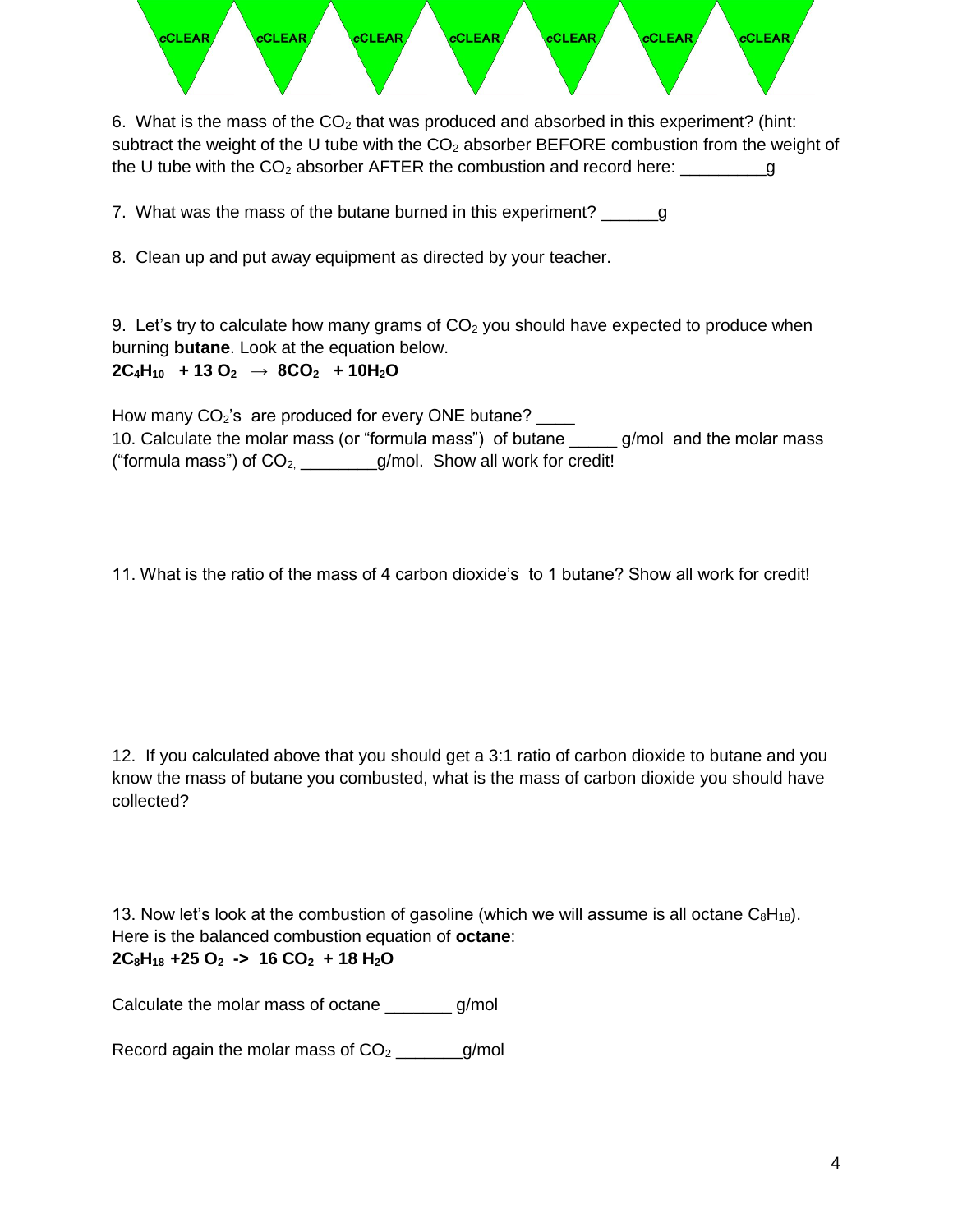

You calculated that the ratio of carbon dioxide was 3:1 when burning butane. Is it the same ratio of  $CO<sub>2</sub>$  to octane in this combustion? Show all work for credit!

14. Ok! Now let's calculate how many kg of  $CO<sub>2</sub>$  you are producing in the atmosphere when you drive to and from school. Let's assume you live about 10 miles from school and so you are using up 1 gallon of gasoline in your commute. If the density of octane is 0.703 g/mL, and you use the ratio of 3:1 CO<sub>2</sub> to octane, what is the mass of CO<sub>2</sub> in kg that you produce in this commute? Use factor labeling ("dimensional analysis") and show all work for credit!

↓Density of octane ↓ratio of CO2:octane

| 1 gal octane | 3.79 Liters | າາ<br>. . | mL |  | ?? kg           |
|--------------|-------------|-----------|----|--|-----------------|
|              | gal         | າາ<br>. . |    |  | ?? <sub>q</sub> |

## **Analysis**



**Source: Boden, T.A., Marland, G., and Andres, R.J. (2017)[. Global, Regional, and National Fossil-Fuel CO2 Emissions.](http://cdiac.ornl.gov/trends/emis/tre_glob_2014.html) Carbon Dioxide Information Analysis Center, Oak Ridge National Laboratory, U.S. Department of Energy, Oak Ridge, Tenn., U.S.A. doi 10.3334/CDIAC/00001\_V2017.**

9. Write the mass of CO<sup>2</sup> produced in 2014 in metric tons. Notice the Y axis is MILLIONS of metric tons!

Make sure you include all of your zero's!

**HINT: So for example, in the year 1910, there were 1,000,000,000,000 metric tons of CO<sup>2</sup> produced (1,000 from the graph x 1,000,000,000)**

10. A small watermelon weighs about 1 kg. Convert your metric tons of  $CO<sub>2</sub>$  into kg of  $CO<sub>2</sub>$  $1000 \text{ kg} = 1$  metric ton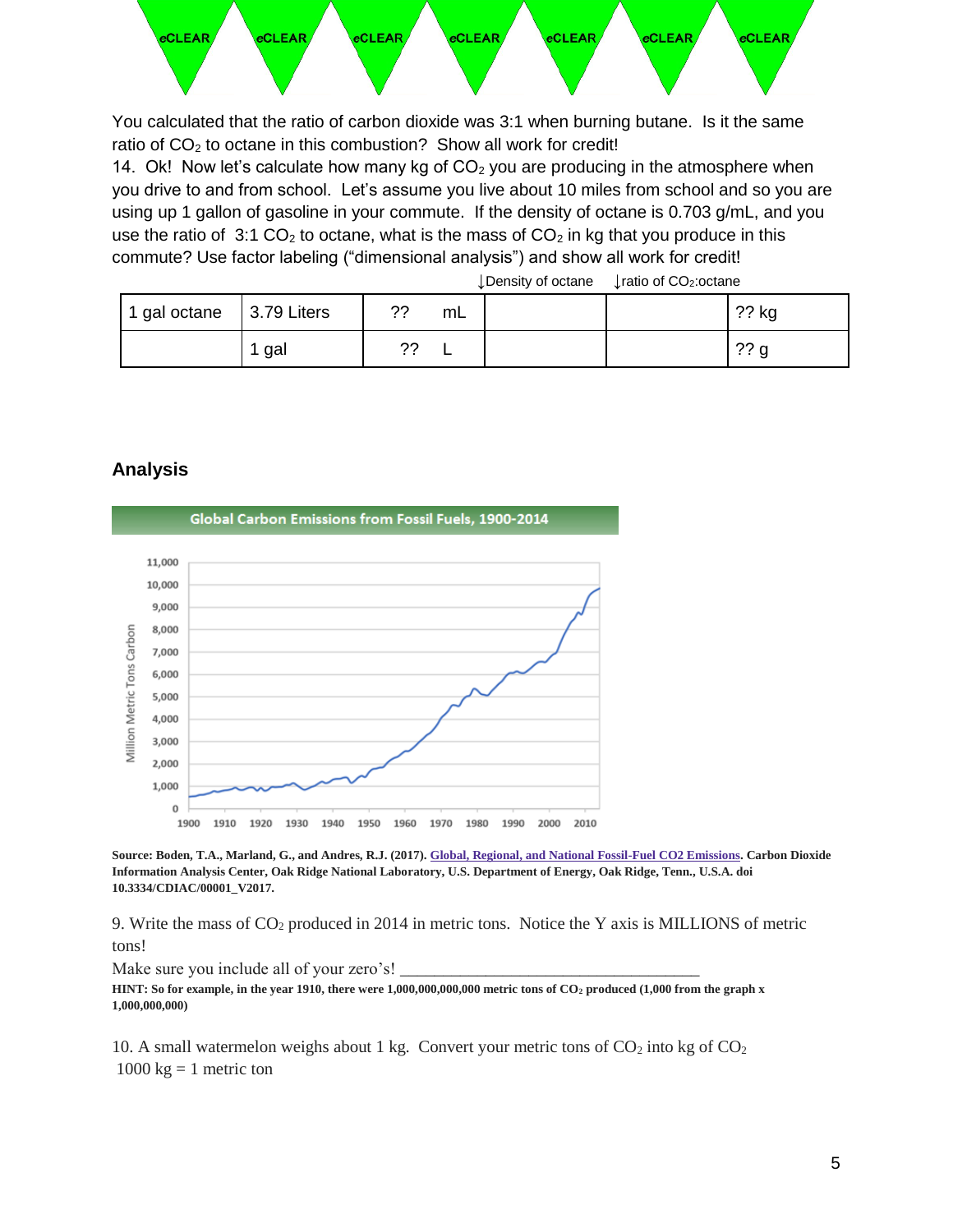

11. Here is a table of the  $CO<sub>2</sub>$  emissions from the top 10 biggests  $CO<sub>2</sub>$  producer countries summarized from the Union of Concerned Scientists in 2015. Which country is the biggest  $CO<sub>2</sub>$ producer? What does "per capita" mean? \_\_\_\_\_\_\_\_\_\_\_\_\_\_Which country has the biggest per capita production of  $CO<sub>2</sub>$ ?

| 2015 total<br>emissions<br>country rank | <b>Country</b>       | 2015 total carbon<br>dioxide emissions from<br>fuel combustion<br>(million metric tons) | 2015 per capita carbon<br>dioxide emissions from fuel<br>combustion (metric tons) |
|-----------------------------------------|----------------------|-----------------------------------------------------------------------------------------|-----------------------------------------------------------------------------------|
| 1                                       | China                | 9040.74                                                                                 | 6.59                                                                              |
| $\overline{2}$                          | <b>United States</b> | 4997.50                                                                                 | 15.53                                                                             |
| 3                                       | India                | 2066.01                                                                                 | 1.58                                                                              |
| 4                                       | Russia               | 1468.99                                                                                 | 10.19                                                                             |
| 5                                       | Japan                | 1141.58                                                                                 | 8.99                                                                              |
| 6                                       | Germany              | 729.77                                                                                  | 8.93                                                                              |
| 7                                       | South Korea          | 585.99                                                                                  | 11.58                                                                             |
| 8                                       | <b>Iran</b>          | 552.40                                                                                  | 6.98                                                                              |
| 9                                       | Canada               | 549.23                                                                                  | 15.32                                                                             |
| 10                                      | Saudi Arabia         | 531.46                                                                                  | 16.85                                                                             |
|                                         |                      |                                                                                         |                                                                                   |

What kind of summary statement can you make from this table? Explain.

12. In 2016, the countries of the United Nations agreed to an historic pact to limit  $CO<sub>2</sub>$  emissions and thus control the effects of climate change. It is called the Paris Agreement. To date (2018), the only country who has NOT signed the Paris Agreement is the United States. [Click HERE for a short video](https://www.independent.co.uk/news/world/middle-east/syria-paris-agreement-us-climate-change-donald-trump-world-country-accord-a8041996.html) What questions do you have about the Paris Agreement and controlling  $CO<sub>2</sub>$  emissions?

13. Below is a diagram of some of the fuels burned in combustion around the world. O&G stands for oil and gas. Coal is the darker color, and RE is renewable fuels that are combusted. Write 3 summary statements that you can make about the information in this table.